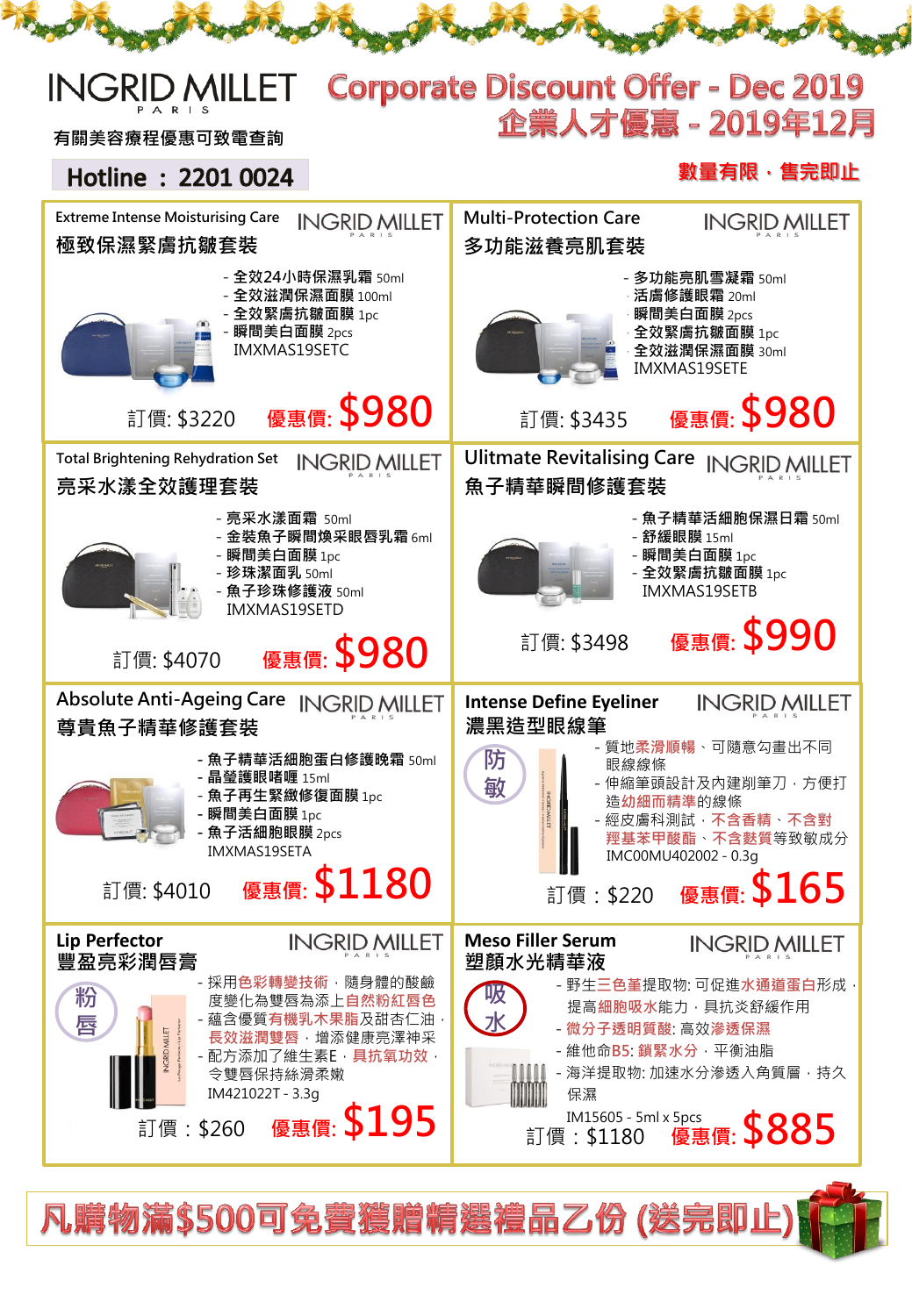# Order Form 訂購單 (1 Dec 2019 - 31 Dec 2019) INGRID MILLET

FOR CORPORATE ACCOUNT ONLY FAX TO 2543 9110 OR EMAIL TO AMANDA WONG@THEBEAUTYGROUP.COM

**NAME** 姓名:**\_\_\_\_\_\_\_\_\_\_\_\_\_\_\_\_\_\_\_\_\_\_\_\_\_\_\_\_COMPANY** 公司名稱**:\_\_\_\_\_\_\_\_\_\_\_\_\_\_\_\_\_\_\_\_\_\_\_\_\_\_** 日期:**\_\_\_\_\_\_\_\_\_\_\_\_\_\_\_\_\_\_\_\_**

**TEL** 辦公電話**:\_\_\_\_\_\_\_\_\_\_\_\_\_\_\_\_\_\_\_\_\_\_\_\_\_\_\_\_\_\_\_\_\_\_\_\_\_\_\_ MOBILE**手提**:\_\_\_\_\_\_\_\_\_\_\_\_\_\_\_\_\_\_\_\_\_\_\_\_\_\_\_\_\_\_\_\_\_\_\_\_\_\_\_\_ DELIVERY ADDRESS** 送貨地址 :

**\_\_\_\_\_\_\_\_\_\_\_\_\_\_\_\_\_\_\_\_\_\_\_\_\_\_\_\_\_\_\_\_\_\_\_\_\_\_\_\_\_\_\_\_\_\_\_\_\_\_\_\_\_\_\_\_\_\_\_\_\_\_\_\_\_\_\_\_\_\_\_\_\_\_\_\_\_\_\_\_\_\_\_\_\_\_\_\_\_\_\_\_\_\_\_\_\_\_\_\_\_\_\_\_\_\_\_\_\_\_ 連品·請自行植上遭品數量,\$500一套,\$1000兩套如此類推,送完即止。** 國際編號 Particulars 中文說明 容量 訂價\$ 優惠價\$ 數量 總額\$ IM121200F Revitalising Cleansing Milk 珍珠潔面乳 200ml 560 420 IM121201F Revitalising Toner 魚子珍珠修護液 200ml | 560 | 420 IM125912F PDC Revitalising Concentrate (12A) 14.4ml 濃縮魚子精華素(12枝) 2,680 2,010 IM526054C Anti-Wrinkle Revitalising Cream 魚子精華活細胞保濕日霜 50ml 1,020 765 IM526055C Anti-Wrinkle Revitalising Night Cream 魚子精華活細胞蛋白修護晚霜 50ml 1,350 1,013 IM126053C Rich Revitialising Cream 魚子精華滋養面霜 50ml 1,350 1013 IM125150C NutriSuprême Anti-Wrinkle Rich Cream 魚子精華至尊滋養面霜 50ml 1,680 1,260 IM125016F Revitalising Moisture Serum 高效保濕滋潤精華液 820 615 IM125075T Rich Toning Mask 潔面滋潤水份面膜 75ml 720 540 IM125076T Moisture Retaining Creamy Mask 高效保濕滋潤面膜 75ml 720 540 IM125077T Toning Cleansing Seamud Mask 淨白海泥面膜 75ml 760 570 IM125015F Relaxing Eye Mask 舒緩眼膜 15ml 798 599 IM125016C Toning Eye Gel 晶瑩護眼啫喱 15ml 780 585 IM125050F Neck Firming Cream 魚子頸部活肌緊緻霜 50ml 2,380 1,785 IM125031F Neck Revitalizing Elixir 魚子頸部活肌精華油 30ml 2,800 1,785 IM125015C AbsoluCaviar Ultra Lift Eye Gel 金鑽魚子緊緻瑩亮護眼啫喱 15ml 1,580 1,185 IM126006F Pere & Lip Relaxing Anti-Wrinkle Cream - 全装魚子瞬間煥采眼唇乳霜 | 6ml | 730 | 548 IM125040F Brightening Revitalising Fluid 亮彩美妍乳液 40ml | 1,000 | 750 IM125125T Brightening Cleansing Foam 亮彩珍珠潔膚泡 520 390 IM720125F 高效舒緩眼部卸妝液 500 375 IM726041F Reshaping Lifting Serum Face & Neck 輪廓修飾緊膚精華 880 660 IM726055C Extreme Rich Cream 極致舒緩霜 50ml 2,800 2,100 IM726052C Expert Rejuvenating Cream 緊緻抗皺面霜 (New) 50ml 890 668 IM726053C Intense Moisturising Cream 全效24小時保濕乳霜 50ml 890 668 IM725101T <mark>I</mark>ntense Moisturising Mask 全效滋潤保濕面膜 488 IM726042F Pretty Skin Anti-Ageing Perfecting Serum 完美無痕修護精華 40ml 1,350 1,013 IM725020C Expert Rejuvenating Eye Cream 活膚修護眼霜 20ml | 680 510 IM725101F Diamond Oxygen Cleansing Mask 鑽石活氧潔膚面膜 100ml 1,100 825 IM725150F | 150ml | 2,200 | 1,650 IM725037MA Diamond Renew Brightening Mask 鑽石再新亮白面膜 30g\*5pcs 1,200 900 IM821400F Softening Cleansing Milk 輕柔潔膚乳 | 400ml | 470 | 353 IM821401F Softening Lotion 輕柔爽膚水 400ml 470 353 IM821402F 活氧潔膚乳 353 IM821403F Oxygen Lotion 活氧爽膚水 400ml 470 353 IM826050C Balancing Aromatic Cream 香薰平衡保濕面霜 50ml 700 525 IM821100T Gentle Purifying Gel 香薰潔面啫喱 125ml 380 285 IM825102T Exfoliating Velvet Cream 香薰去角質磨砂潔面膏 100ml 430 323 IM828200F Micellar Cleansing Water 淨肌舒緩潔膚水 200ml 320 240 IM825101T Hydro-Soothing Mask 香薰舒緩保濕面膜 100ml 620 465 IM825030F Hydro-Soothing Serum 香薰舒緩保濕精華 30ml 750 563 IM825031F Hydra-Youth Serum 香薰抗皺緊膚精華 30ml 750 563 IM826052C Hydro-Soothing Cream 香薰水份防敏面霜 50ml 730 548 IM826053C Firming Anti-Ageing Cream 50ml 850 638 IM825015F Triple Action Eye Gel 三效活能護眼啫喱 15ml 650 488 IM225054FBEIGE UV Protection Extreme SFP50 - Beige 50ml 420 315 IM225150F Extreme UV Protection Spray Face and Body SPF 50PA+++ 全效清爽防曬噴霧SPF 50 PA+++ 150ml 360 270 IM325125T Cellular Lightening Cleanser インタンド および および および おおもの おおもの さんじょう インタン インタン さんじょう こうしょう さんじょう こうしょう こうしょう IM421030F Bio-Marine Active Serum 海洋活肌再生精華 30ml 2,680 2,010 IMDR925035F Brightening Refining Serum 亮采美肌精華 30ml 2,800 2,100 IMDR925054F Brightening Rehydration Cream 50ml | 2,500 | 1,875 IMDR925021T Meso-Filler Correction Serum 高效塑顔抗皺精華 20ml 2,900 2,175 IMDR925020T Meso-Filler Eye Contour Essence 眼部輪廓緊緻精華 20ml 2,900 2,175 IMDR925025MA Meso-Filler Facial Mask 仿胜肽去皺緊緻精華面膜 | spcs x 25g | 4,500 | 3,375 IMDR925016F Dark Spot Corrector Serum 妍肌淡斑精華 1,480 1,110 IMeso-Filler Serum (New) 塑顏水光精華液 (New) <mark>5ml x 5 | 1,180 | 885</mark> IMDR925055C Multi-Protection Primer Balm (New) 多功能亮肌雪凝霜 (New) 50ml 880 660 IMDR925053T AES Multi-Prot Skin Tint SPF15 (New) 多功能潤色修護霜 (New) 50ml | 780 | 585 IMVP1911 Advanced Nutritive Mask 全效滋養修復面膜 23ml (pc) 360 100/4片 IM19131D Rose Eaude Perfume 玫瑰花語香水 30ml 280 88 IM421022T Lip Perfector (New) 豐盈亮彩潤唇膏 (New) 3.3g 260 195 IMC00MU402002 Intense Define Eyeliner (New) 濃黑造型眼線筆 (New) 0.3g 220 165

|                  | 15.00 . 明日 1.7先工15.00 致生<br>ັບບບ     | -<br>- リエソソソ 門 ナナメドルレスメリエ | ๛๛๛   |             |       |
|------------------|--------------------------------------|---------------------------|-------|-------------|-------|
| <b>IMGWP1801</b> | <b>Expert Rejuvenating Eye Cream</b> | 活膚修護眼霜                    | 1.5ml |             | 套/set |
|                  | Hydro-Soothing Cream                 | 香薰舒緩保濕面膜                  | 2ml   | <b>FREE</b> |       |
|                  | <b>Express Eve Makeup Remover</b>    | 高效舒緩眼部卸妝液                 | 7ml   |             |       |
|                  |                                      |                           |       |             |       |

條款及細則:

收到訂單後,本公司將於三個工作天內與閣下聯絡,若七個工作天內仍未能聯絡到閣下,此單將自行作廢。

請留意,派送時需要簽收。

英格蜜兒有限公司擁有最終決定權。



最低訂單金額為折實價HK\$400可享免費送貨。

<sup>■</sup> 請於收貨時繳付現金,由順豐速遞直接派貨及貨款交予該送貨員,不設找贖。<br>■ 請收貨後點清數量及種類,需要環保袋請先注明於訂單上,本公司將收取\$1作環保費用。